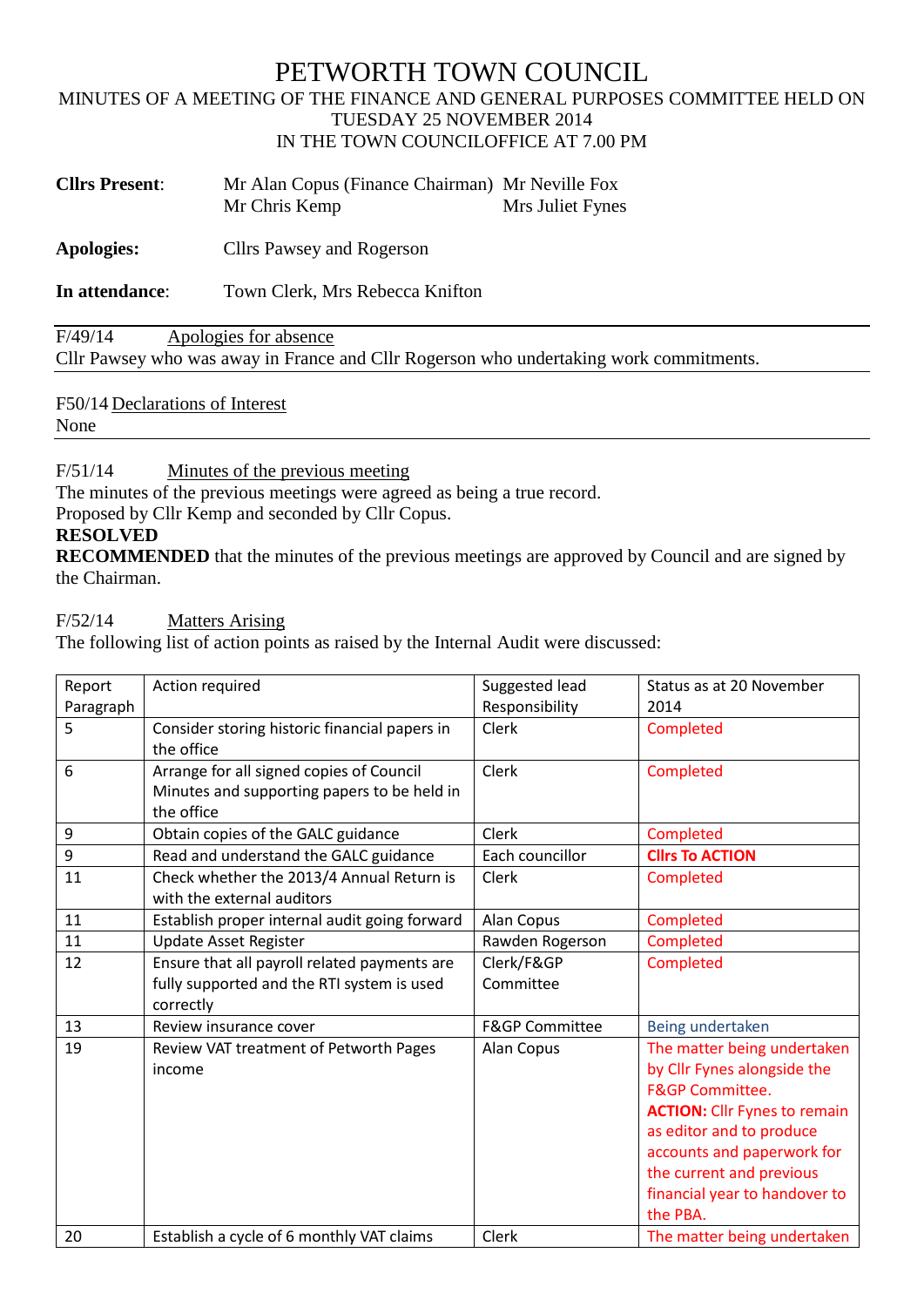|                          |                                                                                           |                                 | by the F&GP Committee.                                                                                                            |
|--------------------------|-------------------------------------------------------------------------------------------|---------------------------------|-----------------------------------------------------------------------------------------------------------------------------------|
| 21                       | Unused/spoilt cheques to be cancelled and<br>retained                                     | Clerk                           | <b>NOTED: ANY PREVIOUS</b><br>YEAR'S MISSING CHEQUES<br>TO BE NOTED. ALL FUTURE<br><b>SPOILT CHEQUES TO BE</b><br><b>WITHELD.</b> |
| 22                       | Initial each invoice and cheque stub                                                      | Cheque signatories              | Completed                                                                                                                         |
| 23                       | Establish rules for transferring funds<br>between accounts                                | Alan Copus                      | To be incorporated into the<br><b>Financial Regulations</b>                                                                       |
| 24                       | Establish records to support each income<br>receipt                                       | Clerk                           | Completed                                                                                                                         |
| 25                       | <b>Update Allotment records</b>                                                           | Clerk & John Robbins            | Completed                                                                                                                         |
| 27                       | Reconsider delivery arrangements for<br>Petworth Pages                                    | Juliet Fynes                    | <b>ACTION:</b> To be completed by<br><b>Cllr Fynes and the PBA</b>                                                                |
| 31 & 33                  | Ensure VAT is only reclaimed on expenditure<br>proper to PTC                              | Clerk                           | Completed - Currently<br>annually. To be undertaken<br>every 6 months going<br>forward.                                           |
| 32                       | Any proposed payments in advance to be<br>approved at full Council                        | Clerk                           | <b>Incorporate into Financial</b><br><b>Regulations</b>                                                                           |
| 36                       | Review financial relationship with the PBA                                                | Chris Kemp                      | <b>AGREED: Paperwork with the</b><br>Chairman                                                                                     |
| 37                       | Council to confirm powers to make Grants                                                  | Clerk                           | <b>Completed - Draft process</b><br>sent out by the Clerk. Yet to<br>be adopted.                                                  |
| 41                       | <b>Update Standing Orders and Financial</b><br>Regulations for F&GP and Council agreement | Rosa Pawsey/Alan<br>Copus       | Being undertaken                                                                                                                  |
| 41                       | Update bank signatories                                                                   | Alan Copus                      | Completed                                                                                                                         |
| 41                       | Undertake monthly bank reconciliations and<br>present to F&GP                             | Clerk                           | Completed                                                                                                                         |
| 42                       | Consider outsourcing the payroll                                                          | <b>F&amp;GP Committee</b>       | Completed - Not necessary<br>as only one employee and<br>use of RTI system provides<br>accurate tax & NI calculation              |
| 42                       | Consider moving towards full Income &<br><b>Expenditure reporting</b>                     | Alan Copus/F&GP<br>Committee    | Being progressively<br>introduced. Will be fully<br>compliant by year end.                                                        |
| F/53/14<br>Noted         | Receipts                                                                                  |                                 |                                                                                                                                   |
| F/54/14                  | Invoices for approval                                                                     |                                 |                                                                                                                                   |
| R Knifton<br><b>HMRC</b> | 1,083.85<br>Clerk's Salary<br>Clerk's Salary<br>505.39                                    | November<br>November Tax and NI |                                                                                                                                   |

|       |                | <b>IVOVEHIDEI</b>                                                                                                               |
|-------|----------------|---------------------------------------------------------------------------------------------------------------------------------|
|       |                | November Tax and                                                                                                                |
|       | Petworth Pages |                                                                                                                                 |
|       |                | Winter Edition PP                                                                                                               |
| 33.44 |                | Hire of Copier                                                                                                                  |
|       |                |                                                                                                                                 |
|       |                | <b>T'OOD'OU CILIV'S DOIGIN</b><br>505.39 Clerk's Salary<br>899.00 Printing/Expenses<br>Photocopier<br>154.54 Office Expenditure |

 $\overline{2}$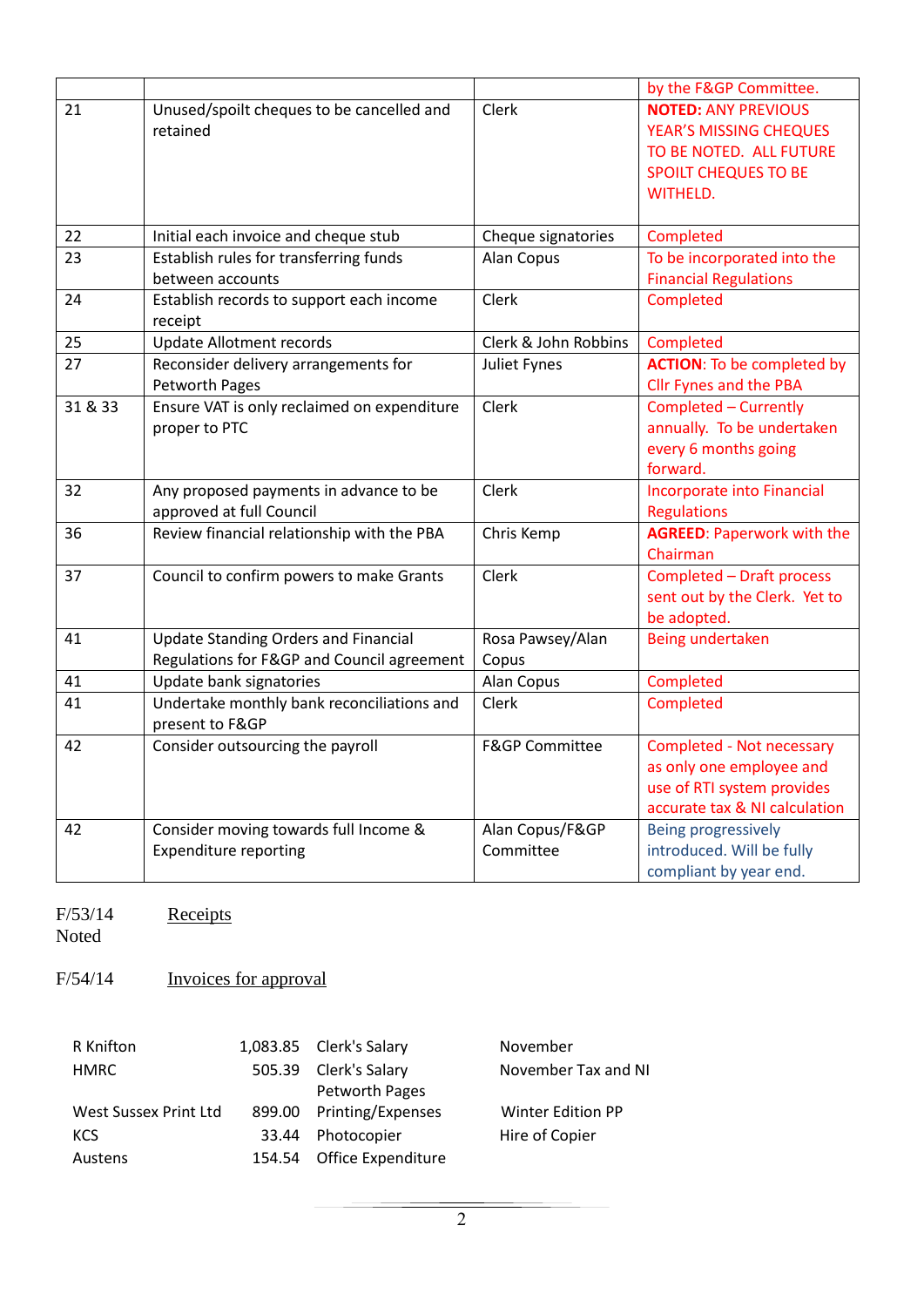|                          |        | Rosemary                                      |                                   |
|--------------------------|--------|-----------------------------------------------|-----------------------------------|
|                          |        | <b>Gdns/Hampers Com</b>                       |                                   |
| <b>Naldrett</b>          | 497.50 | Contract                                      | October                           |
| Alan Copus               | 207.95 | Xmas Event<br><b>Allotments Lease</b>         | <b>Reimbursement for Baubles</b>  |
| Southern Water           | 102.86 | and Water                                     | Water for St Rd Allotments        |
| Royal British Legion     | 17.00  | Office Expenditure<br><b>Allotments Lease</b> | Wreath for Remembrance Sunday     |
| The Leconfield Estate    | 54.44  | and Water                                     | Water Charged by the Estate       |
| Chris Kemp               | 17.80  | <b>Xmas Event</b>                             | Cable Ties for Xmas Lighting      |
| <b>KCS</b>               | 4.38   | Photocopier                                   | Photocopying                      |
| Austens                  | 27.69  | Office Expenditure<br>General                 | <b>Office Supplies</b>            |
| Khameleon                | 30.00  | Maintenance                                   | <b>Bus Shelter Cleaning</b>       |
| G Chandler & Son         | 79.50  | <b>Xmas Event</b>                             | Cherrypicker cost for Xmas Lights |
| <b>Public Clocks Ltd</b> | 142.14 | Church clock                                  | Maintenance of the Clock          |
| Petworth Town Band       | 150.00 | <b>Xmas Event</b>                             | For performance                   |
| <b>SSALC</b>             | 120.00 | Contingency                                   | <b>Cllrs Training</b>             |
| SSALC                    | 720.00 | Contingency                                   | <b>Cllrs Training</b>             |
| <b>Richard Ince</b>      | 10.00  | Xmas Event                                    | Reimbursement for stall           |
| Johnston Publishing      | 240.00 | <b>Xmas Event</b>                             | <b>Advert for Christmas Event</b> |

Proposed by Cllr Kemp and seconded by Cllr Copus. **AGREED** to be **RECOMMENDED** to Council.

F/55/14 Accounts October Noted

## F/56/14 Draft Budget

The draft budget was discussed and the following was agreed in principal. To be taken back to Council in December.

|                       | <b>EXPENDITURE</b>            | 2014/5        | <b>Total</b><br>to | <b>Full</b><br>year | 2015/6 |
|-----------------------|-------------------------------|---------------|--------------------|---------------------|--------|
|                       |                               |               |                    |                     |        |
|                       | Rosemary Gdns/Hampers Com     | <b>Budget</b> | 30 Sept            | forecast            | budget |
| Open<br><b>Spaces</b> | Contract                      | 5,970         | 1,990              | 5,976               | 6,000  |
|                       |                               |               |                    |                     |        |
|                       | Rosemary Gardens Maintenance  | 1,500         | 1,093              | 1,200               | 1,500  |
|                       | Hampers Common Maintenance    | 1,200         | 45                 | 200                 | 1,200  |
|                       | Hampers Common Lease          | 300           | 0                  | 300                 | 300    |
|                       | <b>Xmas Event - General</b>   | 2,000         | $\Omega$           | 1,300               | 1,500  |
|                       | Xmax Event - Lighting         | 0             | 0                  | 0                   | 1,000  |
|                       | Hanging Baskets - Maintenance | 1,500         | 0                  | 1,800               | 1,500  |
|                       | Hanging Baskets - Watering    | 0             | 0                  | 0                   | 1,000  |
|                       | <b>Planters</b>               | 100           | 0                  | 41                  | 100    |
|                       | General Maintenance           | 750           | 528                | 750                 | 2,500  |
|                       |                               | 13,320        | 3,656              | 11,567              | 16,600 |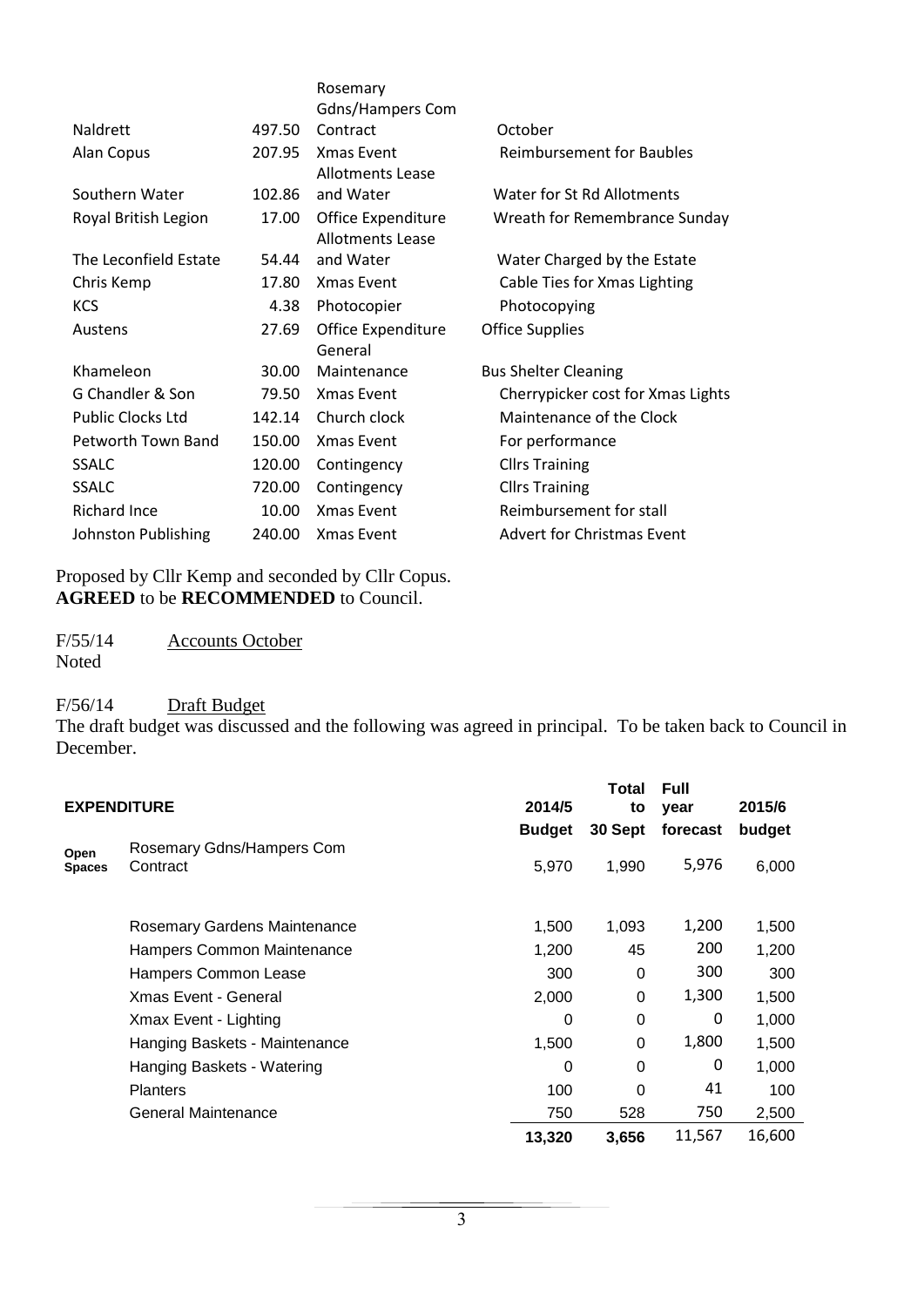| <b>Admin</b>  | Office Rent & Service Charges        |               | 6,700           | 1,413            | 5,062         | 6,700   |
|---------------|--------------------------------------|---------------|-----------------|------------------|---------------|---------|
|               | Clerk's Salary                       |               | 10,000          | 6,319            | 15,855        | 20,000  |
|               | <b>Assistant Clerk's Salary</b>      |               | 3,600           | 2,360            | 2,360         | 0       |
|               | Insurance                            |               | 1,800           | 1,964            | 1,964         | 2,500   |
|               | SALC/SLCC<br>Subscriptions/Contracts |               | 950             | 841              | 900           | 1,100   |
|               | <b>Audit Fee</b>                     |               | 600             | 300              | 1,700         | 1,000   |
|               | Office Expenditure                   |               | 500             | 642              | 1,500         | 1,000   |
|               | Expenses/Postage                     |               | 400             | 52               | 100           | 400     |
|               | Photocopier                          |               | 200             | 63               | 100           | 0       |
|               | Telephone                            |               | 350             | 210              | 420           | 500     |
|               | Office Water                         |               | 150             | 47               | 100           | 150     |
|               |                                      |               | 25,250          | 14,210           | 30,061        | 33,350  |
|               |                                      |               |                 |                  |               |         |
| <b>Misc</b>   | <b>Grants Awarded</b>                |               | 4,000           | 2,384            | 2,500         | 4,000   |
|               | <b>CCTV</b>                          |               | 5,000           | $\boldsymbol{0}$ | 5,000         | 5,000   |
|               | <b>Street Lighting</b>               |               | 1,750           | 1,205            | 7,400         | 2,400   |
|               | Neighbourhood Planning               |               | 2,000           | 1,205            |               | 20,000  |
|               | <b>Farmer's Market</b>               |               | 500             | 0                |               | 0       |
|               | Web Site                             |               | 300             | $\boldsymbol{0}$ | 300           | 300     |
|               | Church clock                         |               | 3,500           | 976              | 1,200         | 200     |
|               | <b>Local Election</b>                |               |                 |                  |               | 2,000   |
|               | Loan repayment                       |               |                 |                  |               | 6,000   |
|               | Skate park                           |               |                 |                  |               | 10,000  |
|               | War Memorial                         |               | $\pmb{0}$       |                  |               | 2,000   |
|               | Dog Warden/Dog Bins                  |               |                 |                  |               | 500     |
|               | Contingency                          |               | 2,000           | 2,850            | 3,000         | 7,000   |
|               |                                      |               | 19,050          | 8,620            | 19,400        | 59,400  |
|               | Allotments Lease and Water           |               | 1,500           | 347              | 1,500         | 1,500   |
|               | <b>Allotments Maintenance</b>        |               | 500             | $\boldsymbol{0}$ | 100           | 500     |
|               |                                      |               | 2,000           | 347              | 1,600         | 2,000   |
|               | Petworth Pages Printing/Expenses     |               | 3,800           | 1,870            | 3,800         | 3,800   |
|               | Petworth Pages Distribution          |               | 480             | 240              | 480           | 480     |
|               |                                      |               | 4,280           | 2,110            | 4,280         | 4,280   |
|               |                                      |               | 63,900          | 28,944           | 66,908        | 115,630 |
|               |                                      |               |                 |                  |               |         |
|               |                                      | 2014/5        | <b>Total to</b> | Full             |               |         |
| <b>INCOME</b> |                                      |               |                 | year             | 2015/6        |         |
|               |                                      | <b>Budget</b> | 30 Sept         | forecast         | <b>Budget</b> |         |
| Precept       |                                      | 57,218        | 57,218          | 57,218           | 115,630       |         |
|               | Hampers Common Hire                  | 200           | 100             | 200              | 100           |         |
| Photocopying  |                                      | 60            | 13              | 13               | 0             |         |
| Interest      |                                      | 20            | 10              | 20               | 20            |         |